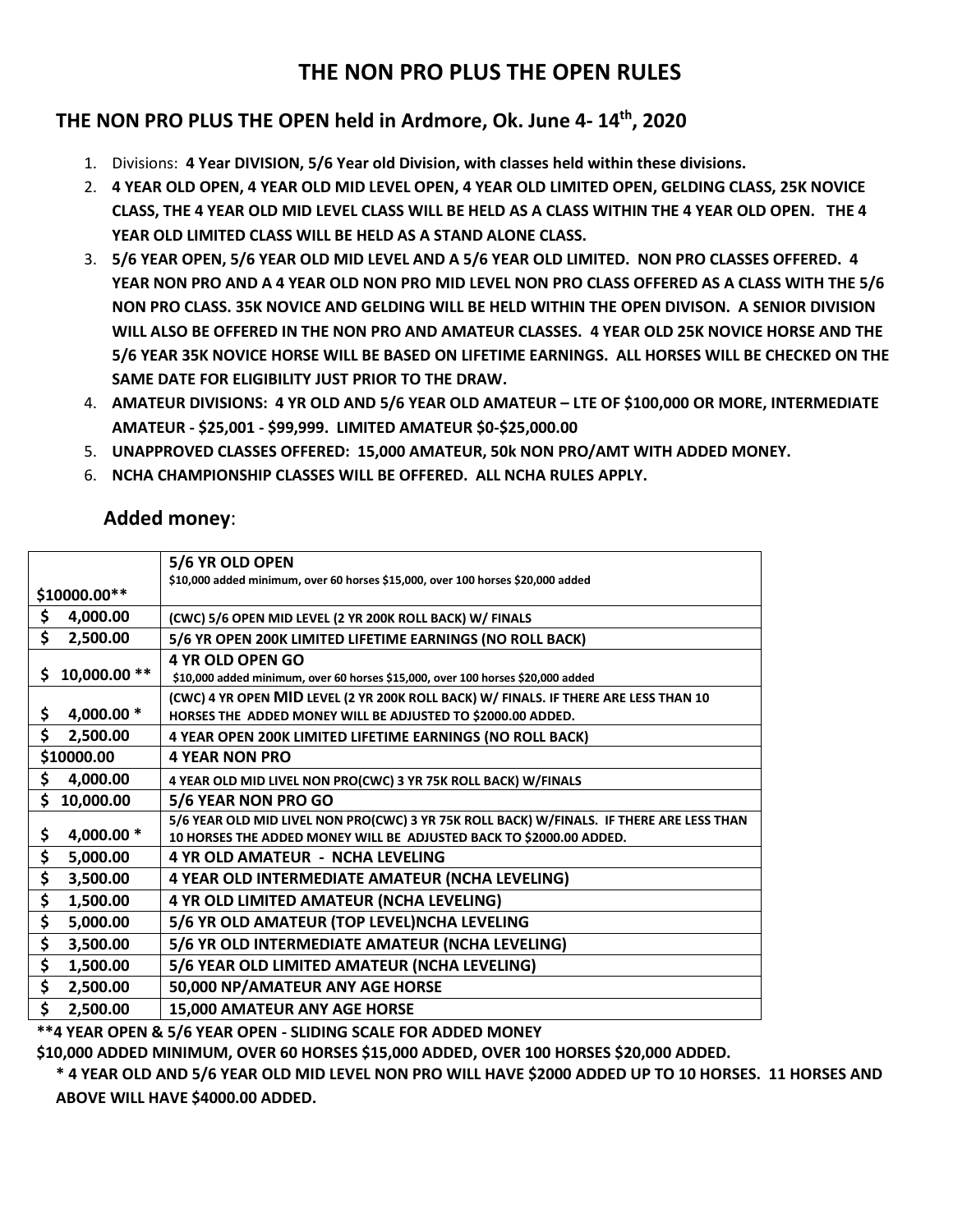- 7. Riders may show an unlimited number of horses. **ALL Senior classes are 55 plus for age**.
- 8. The 4 year old and 5/6 year old Open and Non Pro divisions will consist of 1 go round and a finals. The top 25% of the horses will advance to the finals not to exceed 30 horses. 4 and 5/6 Year old Open 200k Limit class will be one go round and a finals. \$160.00 finals advancement.
- 9. The 5/6 Open and Non Pro divisions as well as All Amateurs Divisions will consist of 1 go round and a finals. The top 25% scoring horses will advance to the Amateur finals. There will be a **\$160.00** advancement fee for each horse advancing to the finals in each division. The 4 Year and 5/6 Year Amateur classes will offer a senior division (55 YEARS OLD) and will be held as a class within the class with a pencil finals.
- 10. The limited division of the Non Pro, novice divisions, gelding divisions and senior divisions will be held within the 4 Year and 5/6 Year old divisions is a class within a class. A finals round will be held for classes with 16 or more in them. ALL NOVICE CLASSES ARE DETERMINED BY LIFETIME EARNINGS AND WILL ALL BE CHECKED ON THE SAME DAY PRIOR TO THE DRAW.
- 11. Entries close May 27<sup>th</sup>, 2020. Late entries will be accepted until the class is full or the working order is drawn. All entry fees must be paid in advance. Any entry fee or other fees placed on a credit card will be assessed a 4% merchant fee.
- 12. There will be no refunds after the closing date of entries. An entry may be withdrawn prior to the closing date of entries by paying a \$50.00 withdrawal fee per entry.
- 13. Stall fees are \$130.00
- 14. A copy of the horse's papers must accompany the entry form. Social Security/Tax Id numbers must be furnished. Any entry that does not furnish a Tax Id or SS # will have the winning check withheld until that information is provided.
- 15. Substitutions are allowed until the class has started. All substitutions must be made in the show office and the horses name must appear on the judge's sheets. Substitutions may not be made at the announcer stand under any circumstances. An entry may not withdraw from a division after the class has been drawn and re-enter the same horse into another draw in that division. A Non pro or amateur rider may not withdraw from a class and reenter into another draw position. Slots may be sold. Any slot that is sold must be done through the show office. All funds will be handled through the show office. No slots maybe sold after the start of the division in which the slot is in. Any reimbursements for slots sold will be made at the conclusion of the event.
- 16. There will be 5 judges. The AMS will be used.
- 17. All NCHA rules apply.
- 18. A check must be left at the practice pen prior to working your horse. Anyone who leaves the show and does not pay any fees due to the practice pen will be assessed a \$50.00 fine.
- 19. All decisions of show management are final.
- 20. Stall fees are \$130.00
- 21. The show maybe cancelled at any time prior to the start of the event without liability to The Non Pro plus The Open and The Central Oklahoma Cutting Horse Assn. In such an event all proceeds will be returned in a timely manner.
- 22. Novice class eligibility in the Limited aged event classes are all based on lifetime earnings.
- 23. There will be 4% courtesy fee on all credit card transactions.
- 24. 50,000 Non Pro/Amateur class: If an Amateur rider is eligible to show in the 50K at the weekend level they will be eligible to show in this class.

All rules are subject to change by the management of show.